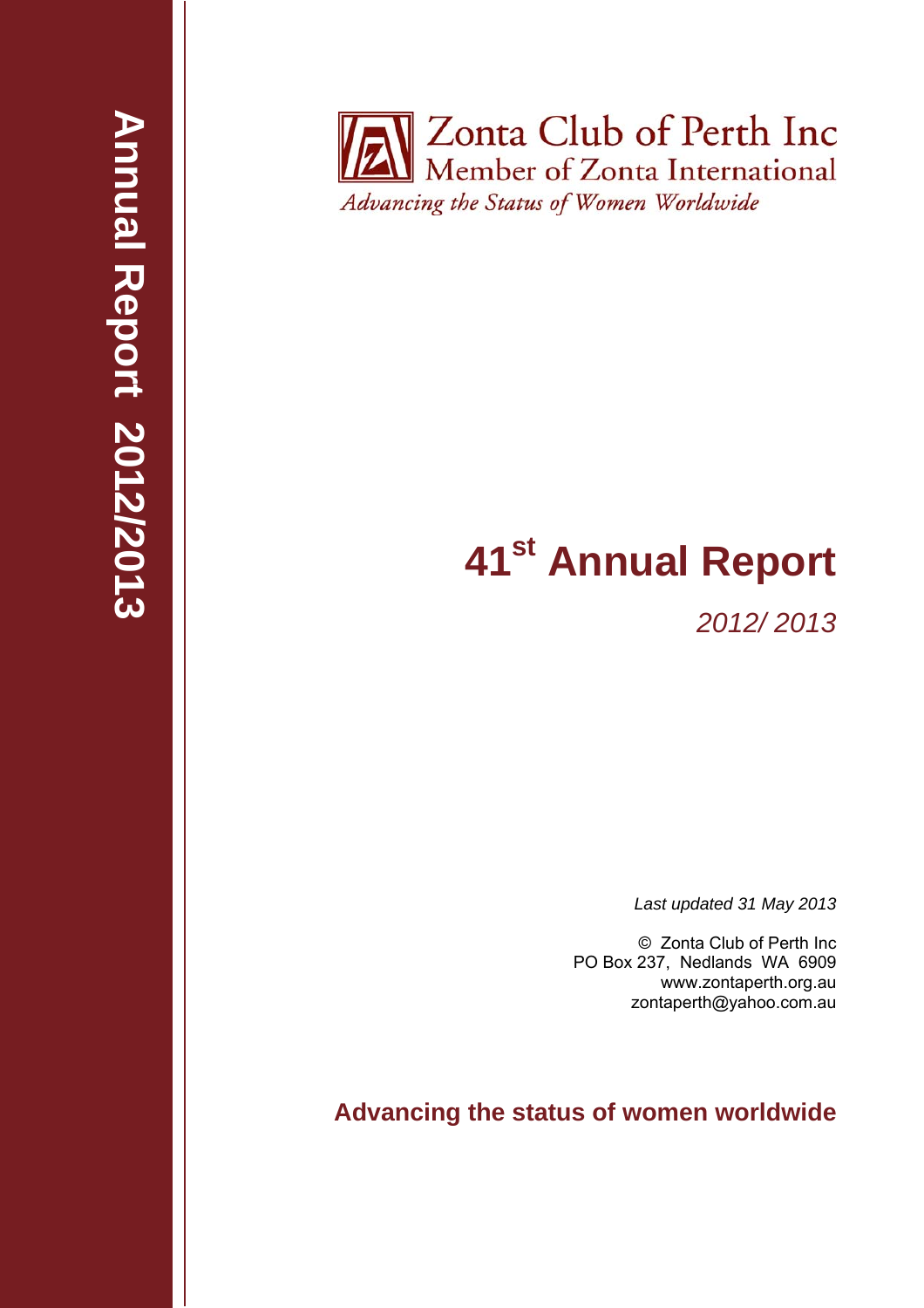

# **41st Annual Report**

## **May 2013**

Zonta Club of Perth Inc. PO Box 237 Nedlands WA 6909 www.zontaperth.org.au zontaperth@yahoo.com.au Club Number: 23 03 0685 AGM: 9 May 2013 ABN: 55 339 469759 BSB 036038 Account 154851

### *2012—2013 Club Officers*

|                                                                 | President Larraine McLean            |
|-----------------------------------------------------------------|--------------------------------------|
| Vice President 1 Vacant                                         |                                      |
|                                                                 | Vice President 2 Wendy Atherden      |
|                                                                 | Secretary Karen Groves               |
|                                                                 | Treasurer Karina Moore               |
| 2 <sup>nd</sup> Year Directors Kate Ellson                      |                                      |
|                                                                 | <b>Sharron Hickey</b>                |
| 1 <sup>st</sup> Year Directors Gillian Palmer                   |                                      |
|                                                                 | Vacant                               |
| Archivist and correspondence* Margaret Medcalf OAM <sup>*</sup> |                                      |
|                                                                 | Parliamentarian* 'Tricia Summerfield |

*\*Non Board positions*

#### *Team Co-ordinators/Mentors*

|                      | Membership and Program Val Gandossini/Roslyn Budd                                     |
|----------------------|---------------------------------------------------------------------------------------|
|                      | Awards and Holidays Jill Anderson/Marg Giles <sup>#</sup>                             |
| Service and Advocacy | Wendy Atherden/Karen Groves                                                           |
|                      | Public Relations and Archives Gillian Palmer/Carole Theobald                          |
|                      | Nominating Committee Chairs Marg Giles <sup>#</sup> and Lennie McCall AM <sup>#</sup> |
|                      |                                                                                       |

#### *District Office Bearers*

| D23, Area 3 Director Carole Theobald             |                                                                |
|--------------------------------------------------|----------------------------------------------------------------|
|                                                  | D23 History Committee Lennie McCall AM <sup>#</sup> , Chairman |
|                                                  | Margaret Medcalf OAM <sup>#</sup> , Member                     |
|                                                  | D23 Archivist 'Tricia Summerfield, Chairman                    |
|                                                  | D23 Service Committee Karen Groves, Chairman                   |
| D23 PR and Communications Sandra Burns, Chairman |                                                                |
|                                                  | D23 Webmaster Carole Theobald                                  |
|                                                  |                                                                |

Area 3 Jane M Klausman Coordinator Donella Caspersz

<sup>♯</sup> *Charter members*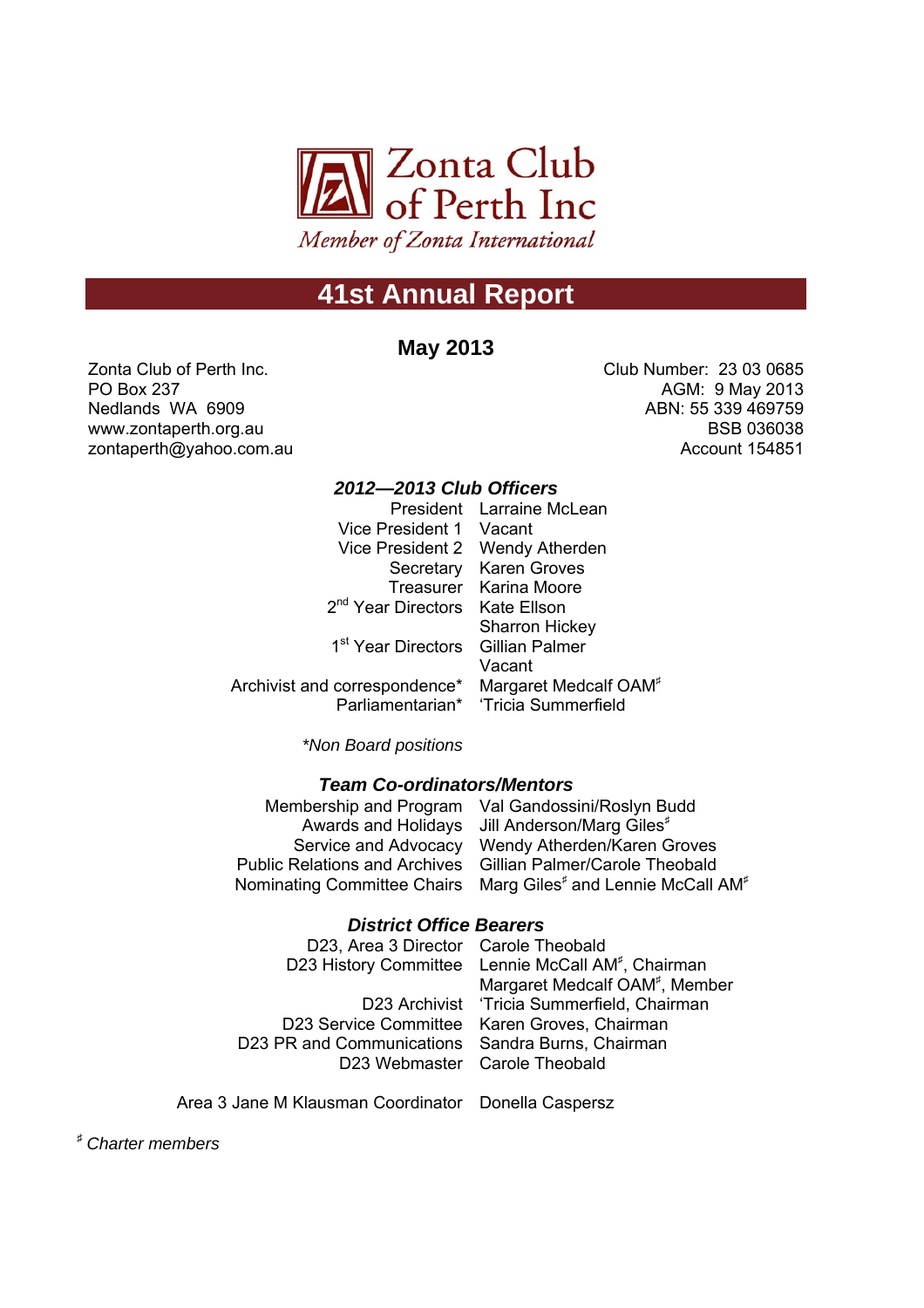

## **1. President's Report**

*Larraine McLean* 



*Zonta international is an agent of change!* Our aim is not to preserve the status quo but to identify inequities in the lives of women worldwide and act to implement positive change. The founding members of Zonta

followed the model of change that allowed universal suffrage and the higher education for women. Without the efforts of the women who were, and those who continue to be, prepared to confront the issues of the day and seek change, the lives of women throughout the world, especially in developing countries, would be infinitely poorer.

**The mission for change is clear in the Zonta Objects** and its importance was very much in evidence at the **Convention held in Turin in July 2012.** Many issues were raised, hotly debated with the expression of strong opinions by members and voted on by representatives of the Zonta Clubs around the world. Several changes were accepted and will be trialled during the following Biennium. Projects in place around the world that are making positive changes to the lives of women were showcased. Throughout the conference the desire for positive change was at the forefront of all presentations and discussions. It was a very stimulating and exciting experience that I look forward to repeating!

**Change is good for clubs**: as stated in the Zonta Club Manual revised in 2011and reflected in theD23 Actions to Meet ZI Goals for 2012. With this in mind the following concerns, raised by members, were considered: that the time commitment to Zonta and employment is difficult to manage; that all members do not have an opportunity to interact with and 'get to know' all other members and that Guest Speaker evenings needed to be improved. The following attempts to meet these challenges while

addressing several of the D23 Actions were trialled: At every second Club Meeting members sat in their teams. This was intended to facilitate discussion of Zonta work within the framework of the meeting thereby potentially reducing additional time commitment to Zonta each month. At the alternate meeting, with presentation by a Guest Speaker, seating was allocated which, if managed effectively, was intended to allow all members to socialise with all other members at some time during the Zonta year. To provide additional interest at Guest Speaker evenings a particular cuisine was served. Where possible this was related to the speaker or presentation. Thanks to Val Gandossini and her team for organising these speakers, to the chefs of St Catherine's for providing the different menus and to the waitstaff for serving them. These changes were trialled throughout the 2012 to 2013 Zonta year. *At the April meeting the three areas of change trialled were put to the membership as proposals. All were accepted as positive adjustments to the organisation of the Club. Therefore, it would be appropriate for these to continue to be implemented at future meetings of the Zonta Club of Perth.* 

**To promote future membership of Zonta International a Golden Z Club** is being established centred on the students from St Catherine's Residential College. Interested students have attended Dinner Meetings and met with members of the club. The young women are being assisted in their endeavours by Club members Lennie McCall and Sandra Burns. One student from St Catherine's Residential College was able to attend the IWD Breakfast, participate in the presentations and meet Club members. She later attended a Guest Speaker evening at the Club.

**Service and Advocacy to facilitate positive** change for women worldwide is central to the work of Zonta International. Our credibility and visibility rest on these aspects of our work and the Zonta Club of Perth is strongly committed to these obligations. That all service and advocacy projects implemented were appropriate was confirmed by completion of the Service/Advocacy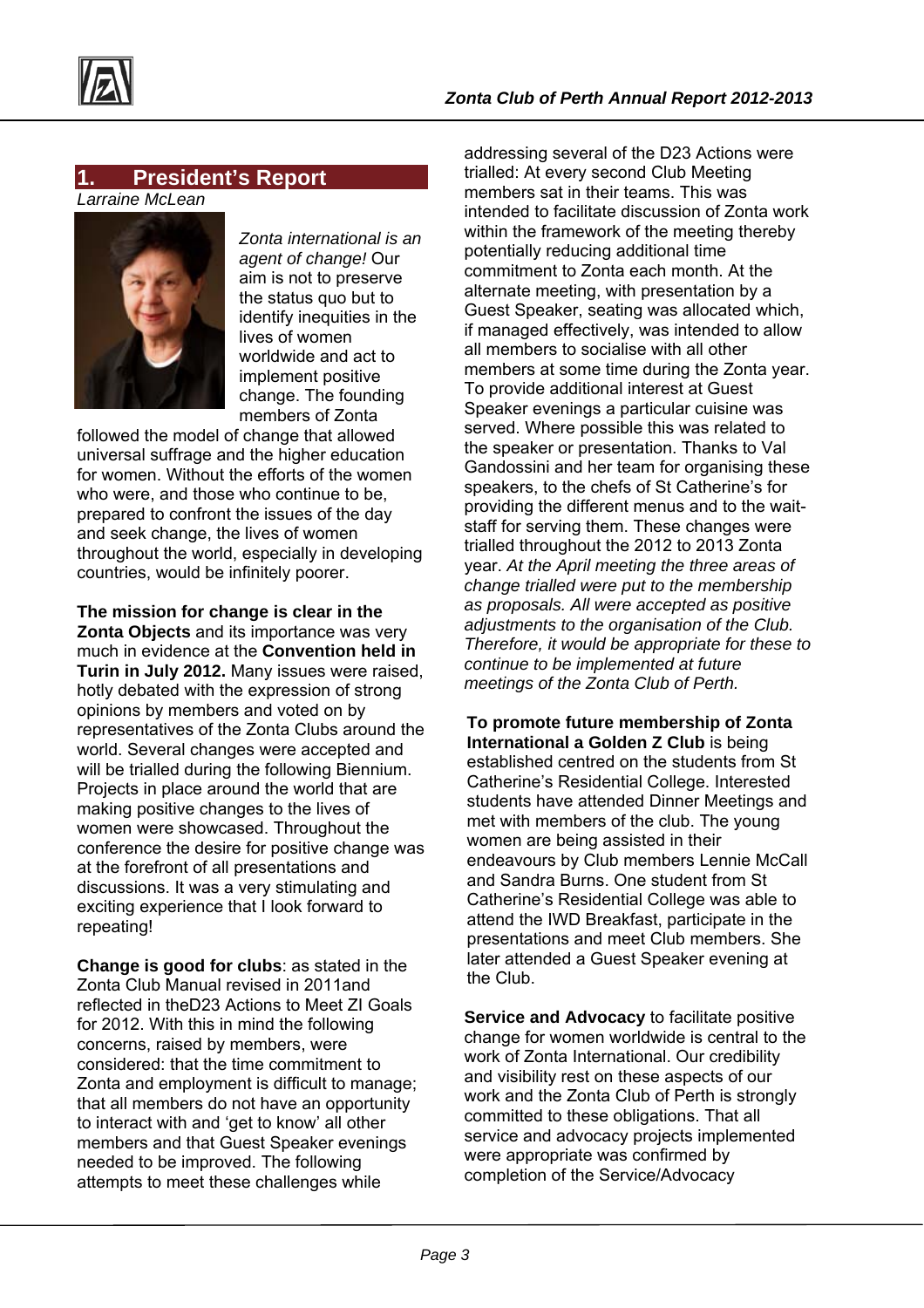

Scorecard. The annual **Birthing Kits Assembly Day** was held in October 2012. Vera Riley, ably assisted by other Club members, students and staff of Trinity, a residential college of UWA, assembled 600 kits.

Throughout Australia over 1,000,000 kits had been assembled by November 2012. To mark this momentous achievement two members of the Zonta Club of Perth became individual members of the Birthing Kits Foundation and leaflets and examples of the Birthing kits were distributed to members and guests. It seems extraordinary but these relatively simple kits have the potential to save two lives!

Our relationship with and support of the **Zonta House Women's Refuge** continued throughout out 2012-2013. Currently, two members of the Club serve on the Board: Our recent past President Mary Gurgone as Chairperson and Kate Ellson as a member. Mary and her team won a grant of \$250,000 this year to support extended services to women based at the Zonta House Women's Refuge. Members of the Club donated recently published novels throughout the year and Christmas gifts in December 2012.

**White Ribbon Day is held annually on 25th November.** The White Ribbon Campaign is the only national campaign aimed at the prevention of violence. It is unique in that it aims to raise awareness among Australian men and boys to the roles they can play to prevent violence against women. For their part, women are encouraged to wear a white ribbon on 25th November to demonstrate zero tolerance of violence against women and girls. **The inaugural White Ribbon Conference** is to be held in Sydney in May 2013. The conference is titled *Global to Local: Preventing Men's Violence Against Women. Research, policy and practice in one space*. I have registered for this conference and will be happy to write an article focusing on the issues and strategies presented for the next edition of Inzert.

**Our ongoing service programmes** have continued**. Holidays in Albany for disadvantaged families have been** 

**managed by** Wendy MacGibbon who has worked hard to maintain this service for many years. **The award's programmes** also have continued during this time. The *Young Women in Public Affairs* award was managed competently by Janet Fitchat, who undertook the role for the first time, with an awardee chosen and ready to be presented with her award. The processing of the *University Education Award* is being managed by Kate Ellson.

**The Club extended their service** to women following Val Gandossini's presentation outlining the work and needs of the **Nakuru Family Project**. In response the Zonta Club of Perth donated one thousand dollars to the project for the acquisition of new sewing machines.

The **Area 3 Woman of Achievement Award** was once again supported by the Club with the nomination of Donna Percy for her legal, social and housing assistance to wheelchairbound individuals who have spinal cord injury or acquired brain injury. Many of these individuals are from rural areas, overseas or are homeless. Donna provides pro bono legal advice and suitable accommodation while they work through the legal and rehabilitation processes associated with their accidents. It was very satisfying to be part of the decision to return to a bi-annual presentation of this award with revision of the gift that is presented to the winner and that the efforts of all candidates will be recognised.

**International connections** were strengthened when seven members of the Zonta Club of Perth travelled to Singapore in December 2012. During the visit members were entertained by the Zonta Club of Singapore and visited the headquarters of the Singapore Council of Women's Organisations. Supporting women escaping from domestic violence is the main focus for this organization. This service is becoming an increasing need in recent times.

**Advocacy was the central motivation for the Cultural Awareness Day,** organised by Wendy Atherden**,** in October 2012. The aim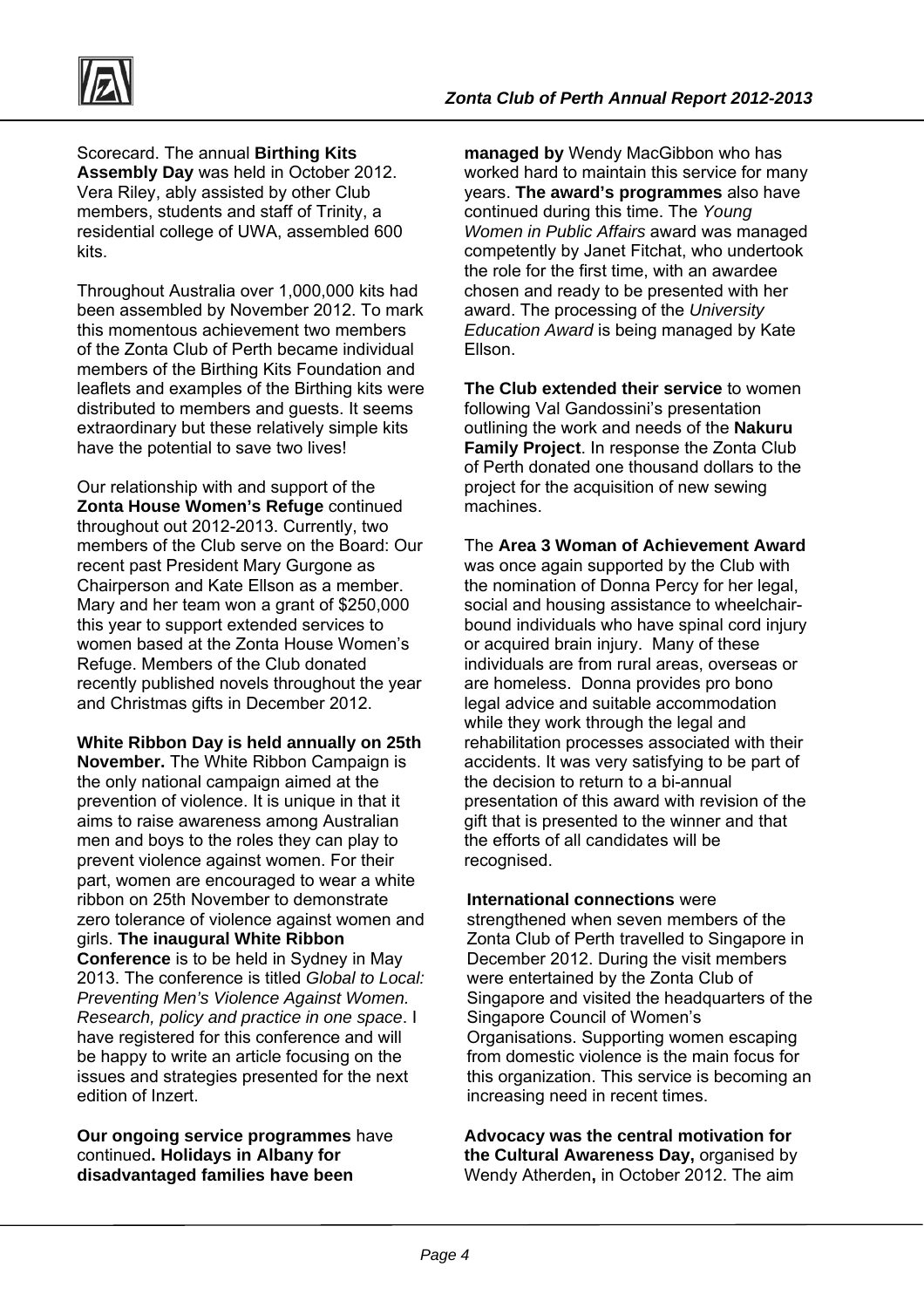

was to raise awareness of the plight of refugee women and girls in Perth. Again change was an integral part of the proceedings. On this occasion, rather than having only women presenting their experiences, two men from Afghanistan also described their ordeal. It was a highly successful event that achieved its goal. It is hoped that, as this was the second of such days, this effort will result in further change and specific positive action on behalf of refugee women and girls.

The annual UN Women **International Women's Day Breakfast** was held in March with advocacy for women and girls the central theme. Carole Theobald, Club member and Area 3 Director convened the breakfast attended by 1,000 people and raising \$59,000 for UN Women initiatives to help victims of violence in Papua New Guinea. She was ably assisted by fellow members Wendy Atherden and Kate Ellson on the organizing team that included representatives from 4 other women's service organisations. The keynote presentation by Senior Magistrate Rosie Johnson was shockingly grim and highlighted the reality of the dire circumstances in which women live in Papua New Guinea.

**The District 23 Conference,** to be held in September 2013,provides another opportunity to identify areas in need of service and advocacy for women and girls worldwide. The **Zonta Club of Perth Northern Suburbs** will host the event on behalf of the District Governor Ann Horrocks. Members of the Zonta Club of Perth are already very much involved in the organisation of the occasion and ready to give more assistance when and where needed to ensure success.

**Fundraising** supports our work in service and advocacy. However, it is essential to achieve balance between the time spent in this endeavour and that devoted to advocacy. A question that might be considered is whether more time spent in seeking corporate or individual sponsorship would not be more or as effective thereby leaving more time for service.

It is hoped that the increased **visibility** that the Club has been developing will heighten community awareness of Zonta and its work and subsequently have a positive impact on contributions to the funding of Zonta work. The *Post Newspapers* have been generous in assisting us to increase our visibility in the community by publishing two Zonta-related articles this year: One celebrated the forty years of service to the Zonta Club of Perth by Marg Giles; Lennie McCall and Margaret Medcalf. This was closely followed by an article outlining the Young Women in Public Affairs award that is offered by the Club. Further visibility was achieved when the Zonta International was recognised for its service to women by being recognized by the *WA Women's Hall of Fame in March 2013*. Daily visibility was increased by the distribution of Zonta International bumper stickers to club and community members.

**Several fundraisers** were held during the year. A raffle, raising \$2134.65, was drawn by Ros Budd in August 2012 while a small raffle was drawn at each monthly meeting with minimal expenditure of time and effort by members. Further a Virtual Coffee Morning; Book Bring and Buy and a Christmas Sale were initiated. All required little expenditure in time and effort from members and resulted in financial gain for the Club. Currently members are organising *a Fashion Parade* to be held in June 2013.

**The University of Western Australia**

celebrated 100 years of excellence in teaching in 2012. As part of this celebration St Catherine's College hosted an Alumnae Dinner in February 2013 to which several members of the Club were invited. *At that dinner Margaret Medcalf, an alumnae of the university and a past resident of the college, was made a Fellow of St Catherine's College.* 

**The Zonta Club of Perth has suffered several losses** this year: the death of longterm member Marg Giles in December 2012 and the resignations of Sharron Hickey; Katina Law; Lesley Meaney and Karina Moore in 2013. They will be greatly missed. However, on a brighter note we have gained three new members by transfer from other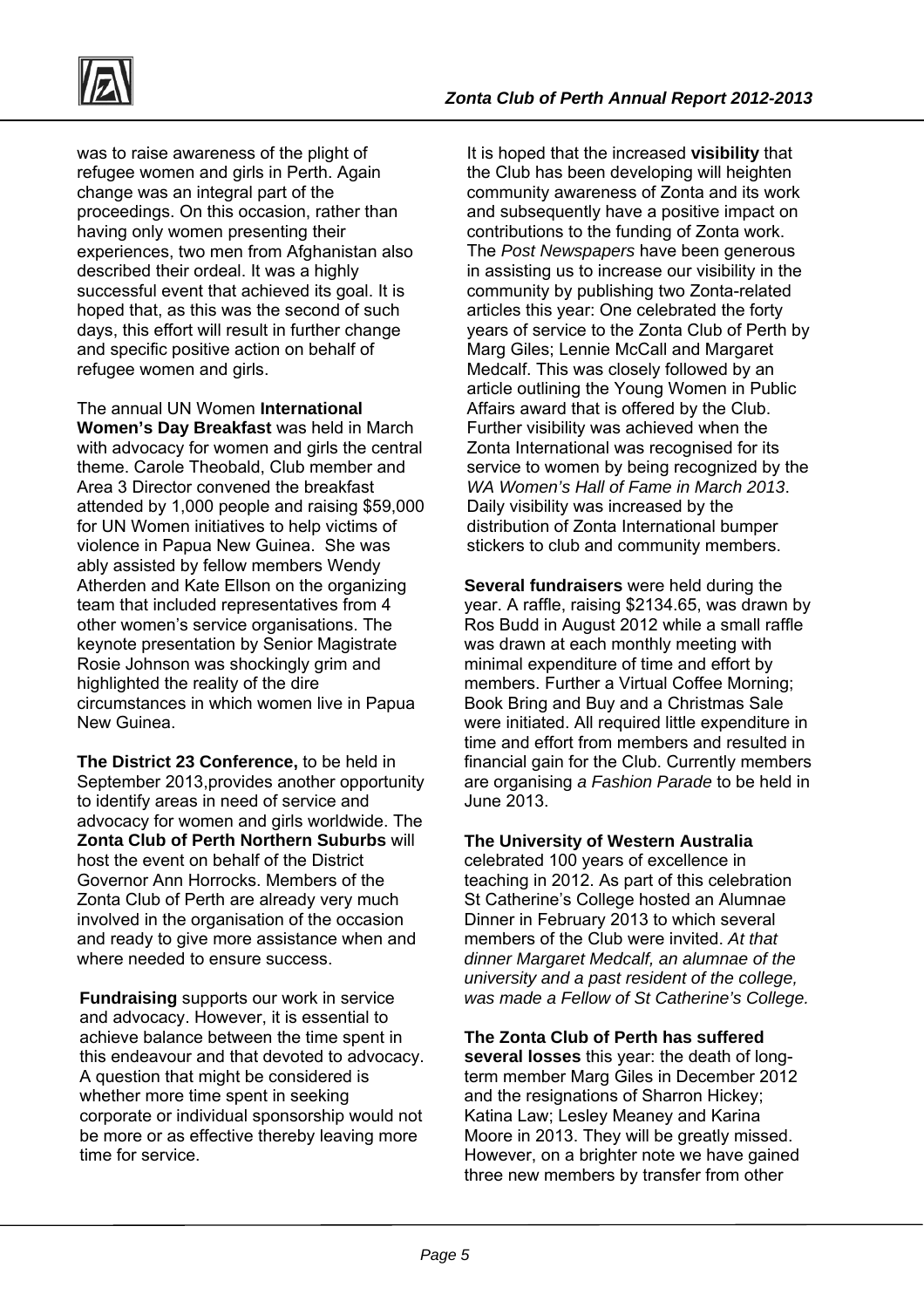

clubs: Chrissie Hodges from Dunsborough, Sandra Burns from Bendigo; and Janine Wyatt from Rockhampton. In addition, Deanna Byers is in the process of transferring from the Para Districts Club.

**The role of President is a demanding one** which, looking back at the various activities and events throughout the year, is not at all surprising. However, it was made significantly less onerous by the assistance of Board members Karina Moore (Treasurer); Wendy Atherden and Gillian Palmer. Val Gandossini also assisted by ensuring that I was always informed of the future plans of the Membership and Programmes Team. My sincere thanks to you all for your friendship, good humour and patience!

# **2. Awards and Holidays**

*Jill Anderson* 



The Awards and Holidays team has mainly liaised using email this year with only two official meetings. This has not detracted from the amount of work achieved by this team.

We were all shocked to learn of the sudden death

of our Team Mentor and good friend Marg Giles on 21<sup>st</sup> December 2012. This devastating loss was a blow to the Club and to our team which had been supported by her with wise counsel and a calm and insightful manner peppered with her dry sense of humour and thorough knowledge of what we should be doing next.

The Young Woman in Public Affairs Award has been ably managed by Janet Fitchat. Twenty nine schools were sent information on this award which aims to encourage young women to participate in public affairs by recognising leadership and volunteer contributions and who demonstrate a dedication to advancing the status of women. Despite some publicity in the Post Newspaper and personal emails to Year 12 coordinators plus a follow up, we received only 2 applications and no other queries. Both

applicants were outstanding. The selection committee which included Justine Loggenberg (a recipient of the YWPA award from Zonta Northern Suburbs in 1996) chose Claire Moran, a Year 12 student at St Hilda's Anglican School for Girls who has been notified of her success. The presentation will be arranged at a forthcoming dinner meeting.

The University Education Award is being managed by Kate Ellson and the closing date is 30<sup>th</sup> April. There have been several expressions of interest and queries and applications are now being processed.

The Zonta Holiday Relief Scheme program has kept Wendy MacGibbon busy this year with a consistent flow of requests and questions. Families are referred by a social worker or welfare worker and most families have school aged children, with wheelchair access often required. Wendy has kept in touch with the representative from the Rotary Club of East Albany to organise accommodation mainly in school holiday periods in one of their well-equipped houses complete with disability access at Emu Point. This year we have provided holidays to 33 people – 13 adults and 20 children for a total cost of \$3,307.

The Woman of Achievement Award for 2012 nomination was Donna Percy. The citation for her at the Founders Day Dinner was presented by the President Larraine McLean.

Donella Caspersz has been liaising with Carole Theobald for the Jane M Klausman Women in Business Scholarship. Six applications have been received and are currently undergoing the selection process.

The fundraising efforts by this team have not been so successful this year due to conflicting events on the calendar affecting plans. It is hoped that a contribution can be more effective in the forthcoming year. Members have assisted in other Club fundraising events held during the year.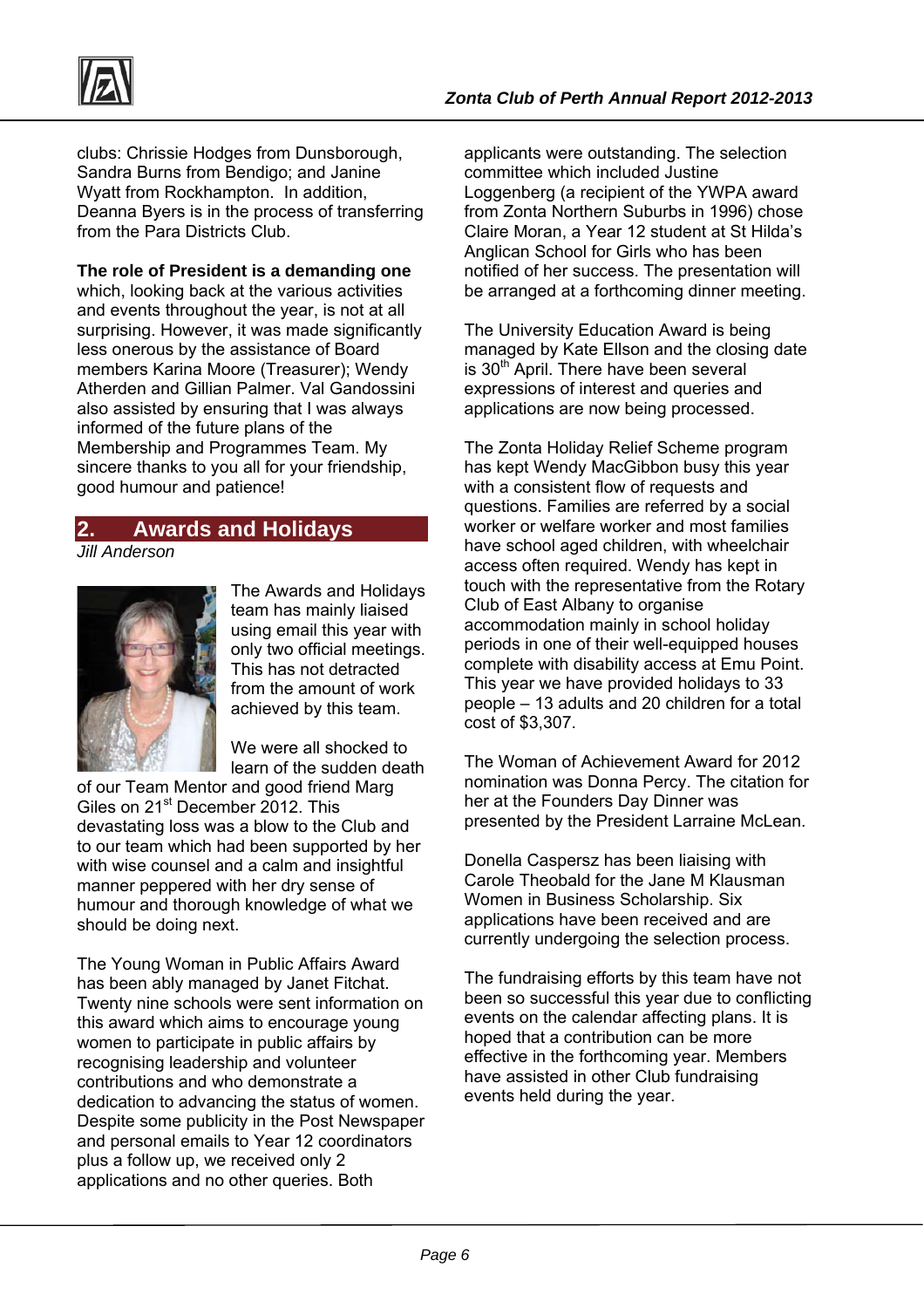



#### *Awards and Holidays Team*

*Jill Anderson (Coordinator) Marg Giles (Mentor) Donella Caspersz Kate Ellson Janet Fitchat Chris Hodges Wendy MacGibbon Katina Law (Support)* 

## **3. Membership and Program**

*Val Gandossini* 



#### **MEMBERSHIP**

The membership of the Club has remained fairly stable over the year and we currently have 36 members. We gained 6 new members; Janet

Fitchat and Shanaz Lambat were inducted in June. Unfortunately, this was to be Shanaz' first and last meeting (as she was unable to continue her membership) but Janet has gone on to become an active and committed member. We were also fortunate to have 3 members transfer from other clubs; we welcomed Chrissie Hodges from Dunsborough, Sandra Burns from Bendigo, Janine Wyatt from Rockhampton. In addition, Deanna Byers is in the process of transferring from Para Districts in South Australia.

Denise Hamilton and Leslie Meaney took leave of absence; Leslie then made the decision to retire from the Club in February. Leslie made a significant and generous contribution to the club during her four years of service. Sadly, one of our charter, and still active member of the Club, Margaret Giles, passed away suddenly in December 2012.

Ten women have contacted the club via our website enquiring about membership with two via Zonta International's website. Two women have attended meetings during the year. The Team Coordinator responds to enquiries and maintains contact with potential members.

### **PROGRAM**

We had a varied and motivating program of speakers and guests at our monthly meetings.

**June -** As one of her first tasks as President of the club, Larraine inducted Janet Fitchat and Shanaz Lambat. The meeting was given over to a well-planned strategic planning session, ably facilitated by our member Roslyn Budd.

**July - Guest speaker, Nikki Cato,** is a Masters rower who at 50 took up the sport of rowing after her 18 year old daughter, who was herself a passionate rower, was tragically killed in a car accident. She spoke about where the sport has led her in Perth, nationally and internationally, and how it has helped her deal with her grief and given her a purpose and a challenge.

**August -** Business meeting. Karen Groves, club delegate at the Zonta International Convention held in Torino, Italy, presented her report to the membership.

**September** - Presentation of Zonta Club of Perth Award Recipients 2012:

- 2012 Young Woman in Public Affairs winner, Emma Boogaerdt,
- 2012 Education Award winner Jasmine Walker, and
- 2012 Woman of Achievement nominee Donna Percy.

**October - Business meeting. Chrissie** Hodges was officially welcomed at the Club, having transferred from the Zonta Club of Dunsborough.

**November** – This was a busy meeting:

- Members were delighted to see three charter and then still current members of the club, Marg Giles, Margaret Medcalf and Lennie McCall, presented with special certificates from Zonta International to acknowledge their significant achievement of forty years of Zonta service.
- Guest speaker, **Rae Edwards,** presented an illustrated talk to bring us up to date with the progress of the Zonta Dairy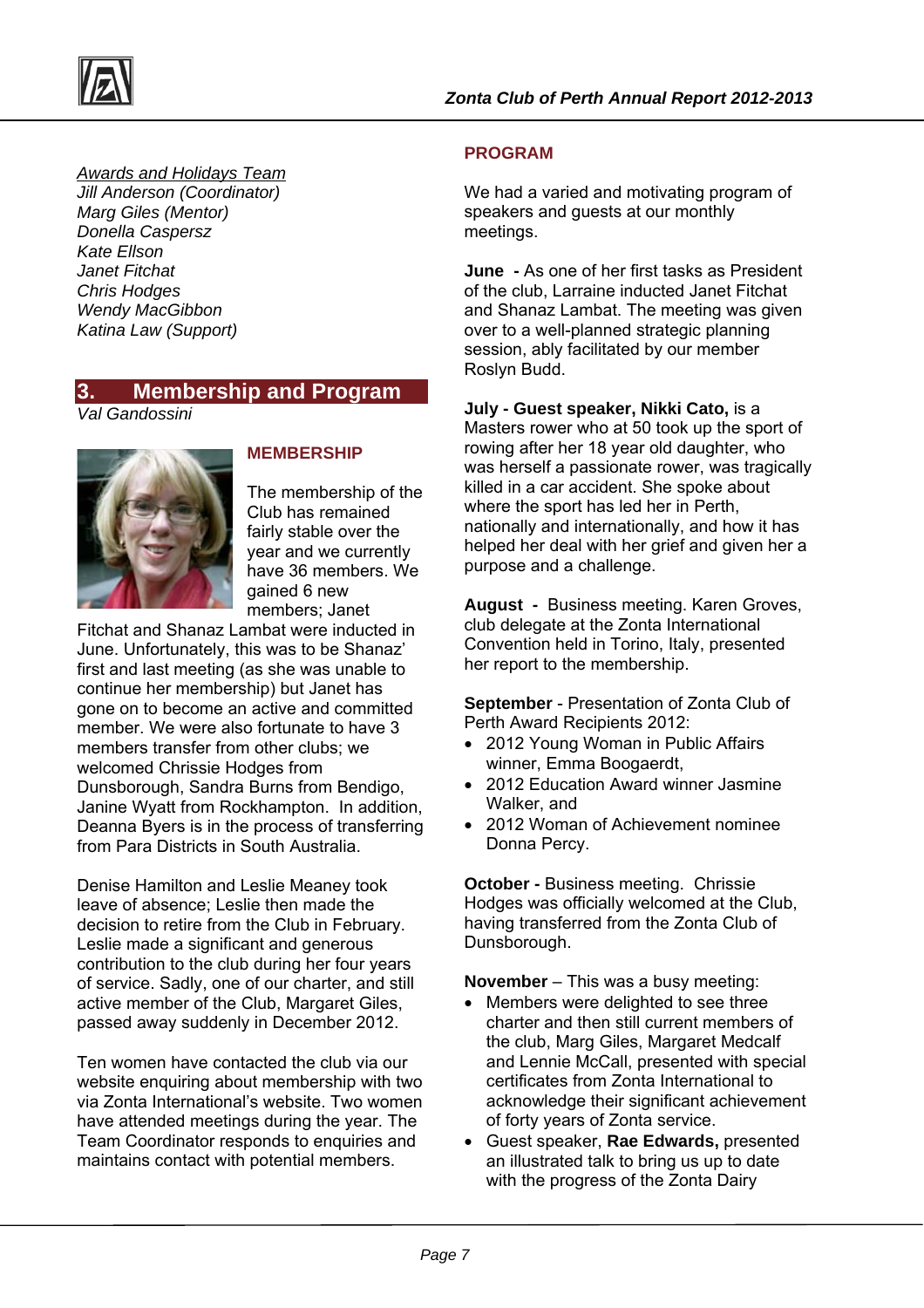

Village farm in southern Thailand. The farm is now a very successful model of a cooperative village and has become known world-wide.

- **Valeriia Minigoulova** spoke of her experiences during her internship attached to the Australian government's mission to the United Nations in New York. Valeriia was given financial support by the club to enable her to complete her internship.
- Mary Gurgone gave a brief summary of the success of the Lotterywest funded Fundraising evaluation.

**December** - Christmas dinner at St Catherine's College. Everyone enjoyed a splendid buffet meal and the opportunity for social engagement. The edible displays put together by each committee were magnificent and were all sold, raising \$267. The table displays were made and donated by Margaret Medcalf and really gave the dinner a very Christmas feel.

**January** - A memorial gathering, suggested by Sciona Browne and organized by President Larraine, was held at the Women's Memorial in King's Park to celebrate the memory and life of one of the Club's founding members, Marg Giles. Marg was a well-loved, respected and very active member of the Club, who made significant contributions to Zonta and the Zonta House Refuge and worked tirelessly during her 40 years of membership – RIP Margaret.

**February - Business meeting. A fellowship** BBQ at St Catherine's College kicked off the year.

**March - Dr Sue Gordon** was the guest speaker and attracted a number of guests to the meeting. Dr Gordon gave an inspiring outline of her life journey, beginning with being taken from her family at the age of four, her education and service in the army, to her positions in government, non-government and law. She emphasized her life theme – that we can't live in the past, we need to simply get on with our lives.

**April -** Business meeting. Sandra Burns and Janine Wyatt were welcomed to the club

having transferred from the Zonta Clubs of Bendigo and Rockhampton respectively.

**May** - Guest speaker will be **Maha Mohammed**, speaking of her experiences as an Iraqi refugee in Jordan and her humanitarian work assisting other Iraqi refuges through the nonprofit organization, Benevolent Hands.

A Book Bring & Buy was instigated this year as a mini fundraiser by the President, Larraine McLean and Board members with the much valued assistance of the students from St Catherine's.

This year the cuisine of different nationalities was presented at Guest Speaker evenings. The initiative was suggested by President Larraine McLean with Board members proposing the cuisine that might be appropriate for particular meetings. Many thanks to Head Chef, John Barley, at St Catherine's College for his much appreciated support with this venture.

In addition to the above tasks, the Membership and Program Team made a significant contribution to the Club in other ways.

A Raffle associated with the Quiz Night held in May 2012 was coordinated by the Membership and Program Team and drawn at the September meeting. A combined total of almost \$9,000.00 (\$2,400.00 from the raffle) was raised from both events. Thank you to our generous raffle sponsors which included club members, Denise Hamilton, Lesley Meaney and Jill Anderson.

A visit to Singapore – several members of the Membership and Program Team travelled to Singapore to help celebrate the  $40<sup>th</sup>$ Anniversary of the Zonta Club of Singapore.

It has been a pleasure to work with such a dedicated and positive team over the past year.

My thanks go to each member for their contribution to a successful – and enjoyable – year.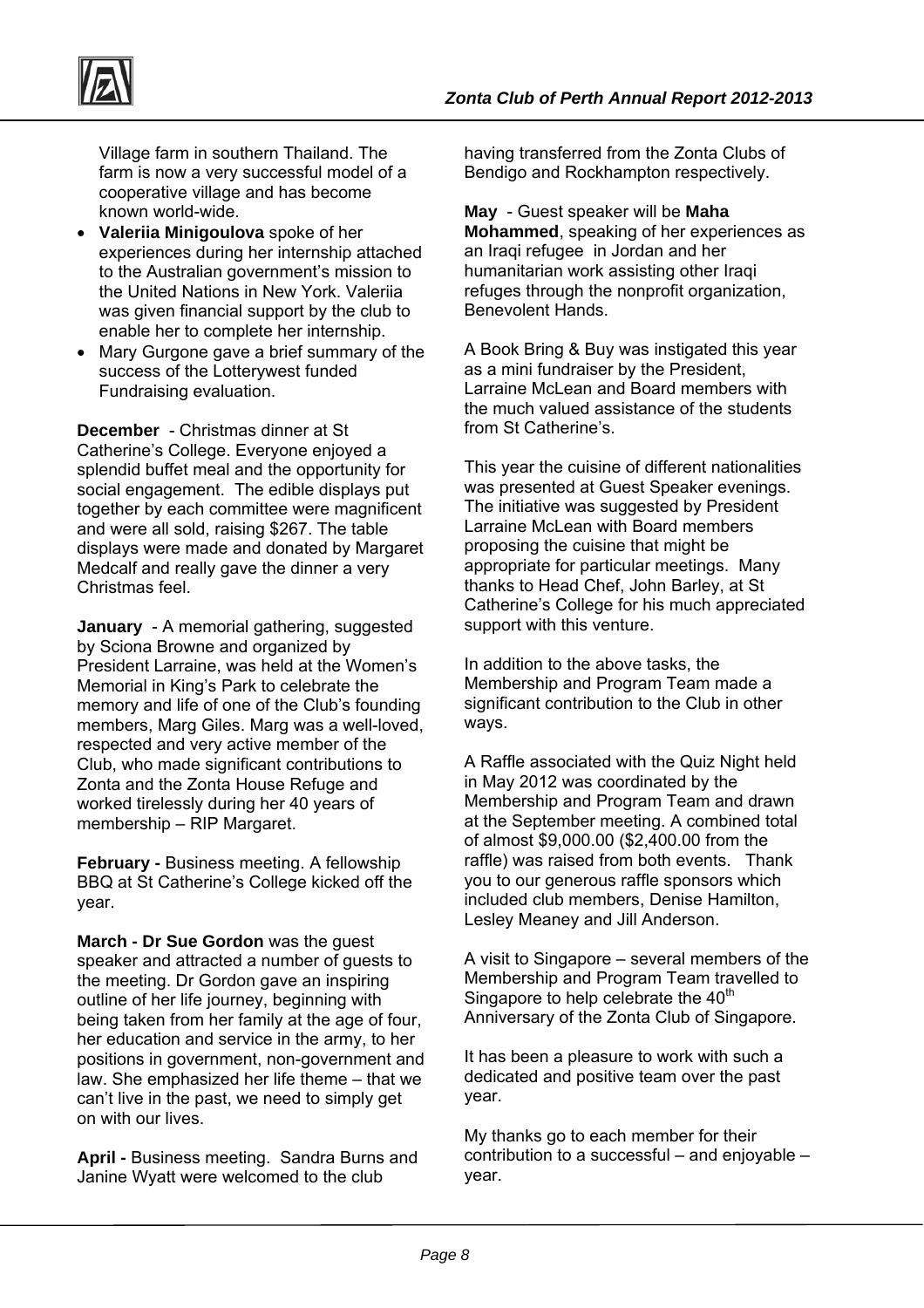

*Membership and Program Team Val Gandossini (Coordinator) Roslyn Budd (Mentor) Mary Gurgone Denise Hamilton 'Tricia Summerfield Judy Tennant Lois Joll (Support)* 

## **4. Public Relations and Archives**

#### *Gillian Palmer*



Our team welcomed Sharron Hickey, Agnes Vacca and Sandra Burns (April 2013) and appreciated the support from Fiona Crowe and Deb Mason. With Carole Theobald taking on the role as Area 3 Director in July 2012, some of her club PR tasks were kindly

shared by other club members including Janet Fitchat, Sharron Hickey and Karina Moore.

*40 year History of Zonta Club of Perth.* 

The club history has been making slow, but steady progress. An editorial team was formed with each member using the information provided by Carole from a database she had created to write up the history of each decade with Lennie and Margaret preparing the 1970s and 1980s, 'Tricia Summerfield the1990s, Karen Groves the 2000s and Sharron Hickey the 2010s. This has proved to be a huge task and it is hoped that the book will be completed during the latter half of 2013.

*District 23 History and Archives Committee*  Our team has formed a close association with, and provides input to, the D23 history and archives initiatives. Lennie McCall is Chairman of this D23 Committee, Margaret Medcalf a member and 'Tricia Summerfield is the D23 Archivist.

*WA International Women's Day Collaboration*  Zonta received a lot of publicity via the Collaboration's two key events: the UN

Women's International Women's Day Breakfast and the WA Women's Hall of Fame, described in the President's report.

#### *Golden Z Club*

The PR team continued to work closely with Katie Parsons, Dean of Residents and St Catherine's Leadership Program students. Nikki Dumbrel and Rebecca Adamson prepared the ground for the establishment of the GZ Club including developing the constitution before they moved out of the college at the end of 2012. They passed the baton to fellow student Cara Webling who has organized for 14 students to form the GZ club and arrangements are currently in place for a charter event to be held possibly in late May. Lennie McCall and Carole Theobald undertook the initial liaison with the St Catherine's team and are pleased that new member and D23 Chairman of PR and Communications, Sandra Burns, has taken on the main liaison role. Sandra, who lives adjacent to the university, provided an enthusiastic talk to the students of the College and is overseeing the chartering arrangements.

*Morrison's Fashion Show Fundraiser*  Agnes has been working quietly behind the scenes and this function is now to take place on June 5<sup>th</sup> at Claremont Quarter Shopping Centre. Many members have offered help and all the preparations are now in place for a successful event.

Finally, many thanks, yet again to Margaret for hosting committee meetings in her home. Her homemade refreshments are legendary and no member goes home hungry. Many thanks team and here's to more successes for the coming year.

#### *Public Relations & Archives Team*

*Gillian Palmer (Co-ordinator) Carole Theobald (Mentor) Sandra Burns Sharron Hickey Lennie McCall, AM\* Margaret Medcalf, OAM\* Agnes Vacca*  Corresponding member: *'Tricia Summerfield*  Support: *Deb Mason and Fiona Crowe.*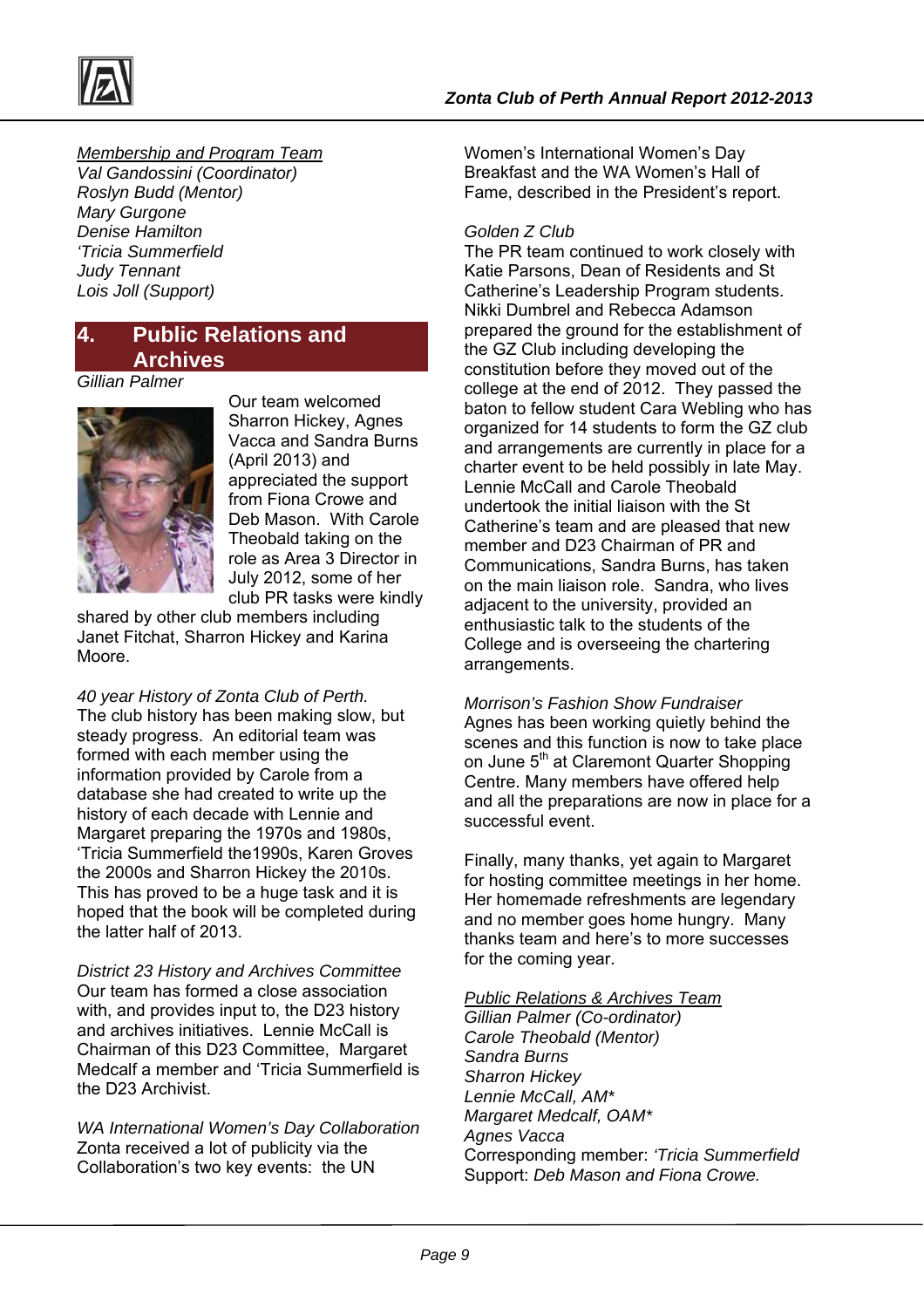

## **5. Service and Advocacy**

*Wendy Atherden* 



We have a very mobile Committee, with, it seems, all of us, taking turns to disappear on various trips within Australia and overseas. Nevertheless, we have achieved a lot, with all working hard when available.

#### *Clothes for Ngarinyin Community*

The new Zonta year started with the delayed transport of 54 boxes of clothes to Derby. We had to wait until the flooded Gibb River Road, was passable. Sciona, Wendy and Gerry, transported them via 4 WD to Regal Transport. Bill Milburn kindly allowed these to all be transported free of charge and ensured they were all kept in locked storage in Derby. This enable the gradual dispersal of boxes, as the need arose. Bill received a Certificate of Appreciation from the club.

*Birthing Kit Assembly Day : October 6th*  Vera Riley was our efficient and enthusiastic organiser for this event. Anni Wood, the Registrar at Trinity College, helped with the day once more. The cost of kits has increased to \$3 each so this year, 600 kits were assembled. Members of our Zonta club and students from Trinity and St. Catherine's Colleges, worked quickly to assemble these. They are very much appreciated by the recipients and we even received a heartfelt "thank you" from a Doctor in the Congo last year.

#### *Cultural Awareness Day*

On October 27<sup>th</sup>, our committee organised this event for the second time. This year it was held in the expansive and attractive main lounge at St. Ives Centro Retirement Village in Jolimont. The adjoining Cafe made the provision of afternoon tea, very easy and virtually all the attendees brought food. The Committee all assisted in some way. Vera designed and printed the colourful flyers, Helen designed and printed the programs, Vera and Lyn organised the afternoon tea

and Karen was the Convenor. We also had wonderful support from two men, Brian Davies and Gerry Atherden, who did all the setting up and parking. We had 5 fabulous speakers, who kept the audience spellbound and, in some cases, tearful. This time two of our speakers were male. They all emphasised their appreciation of Australia and their drive to be well educated.

*Trip to Singapore November 13 – 16th*  Marg Giles, Lennie McCall, Larraine McLean, Roslyn Budd, Judy Tennant, Margaret Medcalf and Wendy Atherden all made the trip to help the Zonta Club of Singapore celebrate its  $40<sup>th</sup>$  birthday.

Wendy organised the visit and all the above ladies, flew out on September 13<sup>th</sup>. We stayed in the delightful Goodwood Park Hotel and had a fabulous evening in the Tanglin Club, sharing fellowship with these ladies. Some of the guests included the Lieutenant Governor of District 17 and the Acting Australian High Commissioner. Singapore was celebrating the Indian Festival of Deepavalli so many of the women wore colourful saris. Judy organised an inspiring visit to the Singapore Council of Women. Selina Tan, an ex-Zontian, showed us what wonderful help they were giving often desperate women.

To this point, we have achieved plenty and had fun. My very sincere thanks to the ladies listed below.

#### *Service and Advocacy Team*

*Wendy Atherden (Co-ordinator) Karen Groves (Mentor) Helen Margaria Lyn McArthur Larraine McLean Vera Riley Sciona Browne (Support)*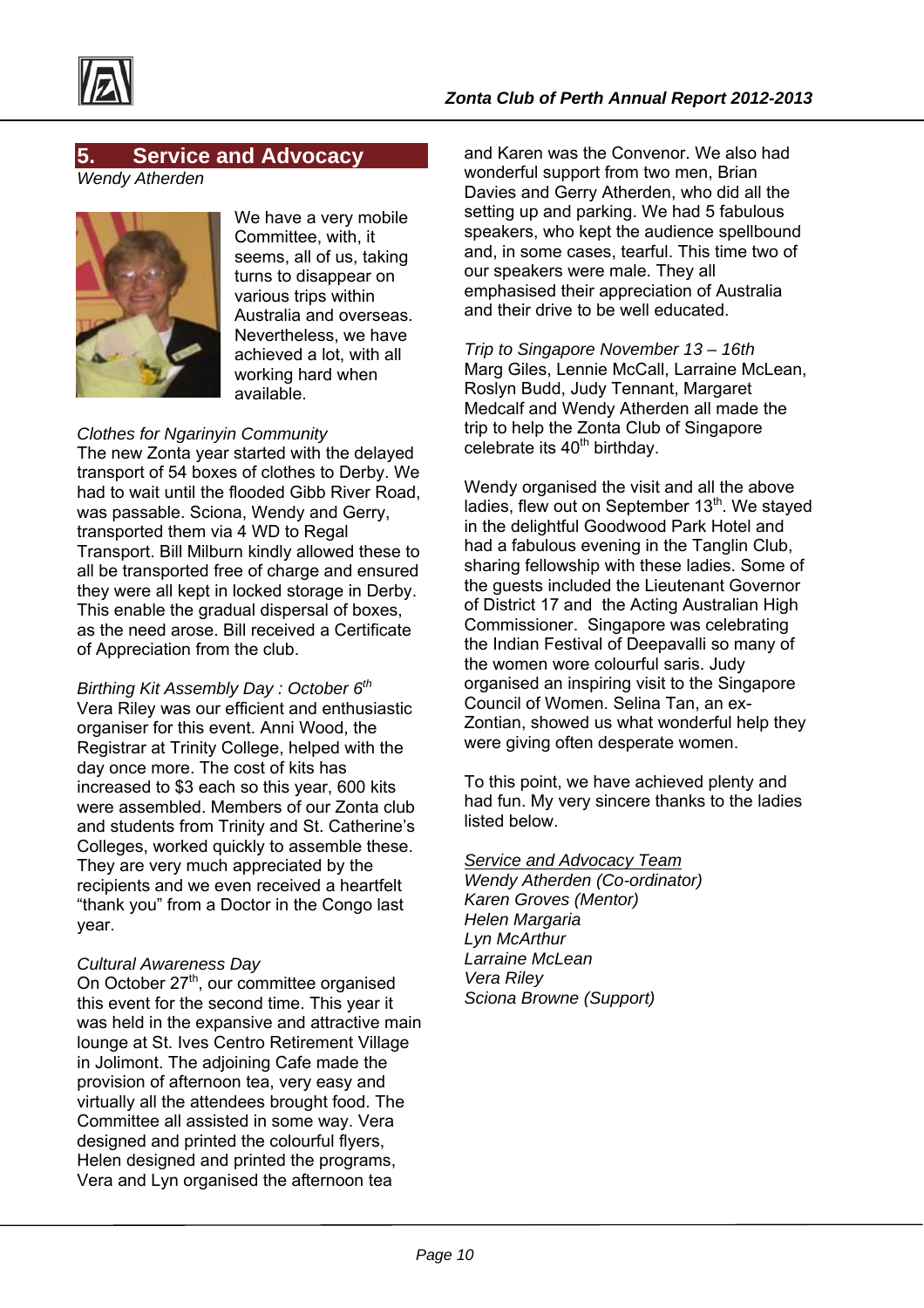## **6. Nominating Committee**

The Nominating Committee for 2012/2013 consisted of:



*Marg Giles ( Chairman) (deceased December) Lennie McCall (Chairman) (February- May) Jill Anderson Roslyn Budd* 

## **7. Treasurer's Report**

*Karina Moore* 



The club has enjoyed another successful year of fund raising with a pleasing total of \$13,503.25, raised via long term investments, generous donations and a variety of club events. Thank you to our

generous donors:

- The Tong Foundation
- Floreat Ladies Golf Club
- Fred Wells
- Kay Zani
- Larraine McLean
- The various organisations and individuals who donated gifts and prizes to the annual Quiz Night and inaugural Quiz Raffle

This year the annual Quiz Night was very successful with the added boost provided by the Quiz Raffle. The club also tried a couple of new ventures with the introduction of the Book Bring and Buy, the Virtual Coffee

Morning and the Christmas Dinner Centrepiece Sale.

The club member's ability to embrace, develop and promote new ideas is certainly the key to our recent successes and each member should be congratulated for the part they have played in the overall success.

Whether your part is attracting cash donations, prizes and gifts to the club or putting in the hard work to ensure the fundraising activities are a success, you can be sure it is valued and appreciated by the deserving recipients of those funds.

The Zonta Club of Perth has continued to uphold the Objectives of Zonta in a manner of grace and professionalism that is attracting financial support from the broader community and adding prestige to the receipt of the various awards and holidays.

As this is my final term as Treasurer and as a member of the club, I must take this opportunity to thank each and every member for putting their faith in me to undertake this role. I'm sure I will continue to value the opportunity you have given for many years to come.

I do hope to be in the position to re-join the membership in the not too distant future. I look forward to seeing how much the club has grown by then as I'm confident the club will continue to be a success in every way.

--------

*Page 11*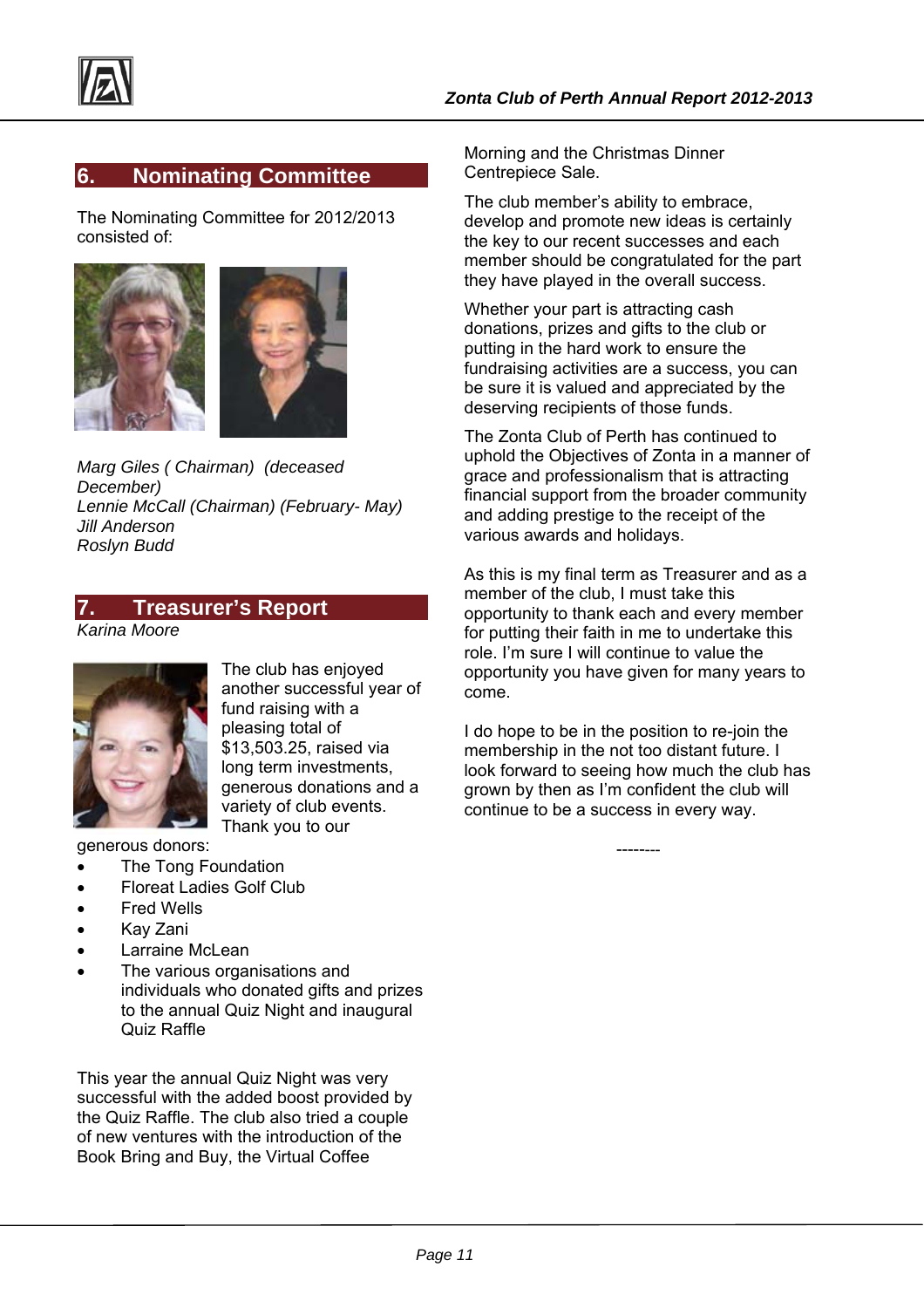26 Ozone Parade Cottesloe WA 6011 Telephone: 08 9286 4218 Mobile: 04 1819 4887

May 17, 2013

**INDEPENDENT AUDIT REPORT** 

#### TO THE MEMBERS OF ZONTA CLUB OF PERTH INC

#### Scope

I have audited the special purpose financial report for the Zonta Club of Perth Inc for the year ending 31 March 2013 as set out in the Treasurers Report. The Management Committee is responsible for the financial report and has determined that the accounting policies used are consistent with the financial reporting requirements of the Club's constitution and are appropriate to meet the needs of the members. I have conducted an independent audit of the financial report in order to express an opinion on it to the Board.

My audit has been conducted in accordance with Australian Auditing Standards. My procedures included examination of evidence supporting the amounts and other disclosures in the financial statement and the evaluation of significant accounting estimates. These procedures have been undertaken to form an opinion whether, in all material respects, the financial report is presented fairly in accordance with the cash basis of accounting whereby revenue is recorded when it is received, expenses are recorded when they are paid and no assets or liabilities other than cash and bank balances are recorded.

The audit opinion expressed in this report has been formed on the above basis.

#### Qualification

Given the nature of cash receipts it is not possible in my examination to include audit procedures that extend beyond the amounts of income recorded in the accounting records of the association.

#### **Qualified Audit Opinion**

In my opinion, except for the effects of adjustments, if any, as might have been determined to be necessary had the limitation been discussed in the qualification paragraph not existed, the financial report presents fairly in accordance with the cash basis of accounting, as described above the payments and receipts of the Zonta Club of Perth Inc for the year ended 31<sup>st</sup> March 2013.

Katina Law CPA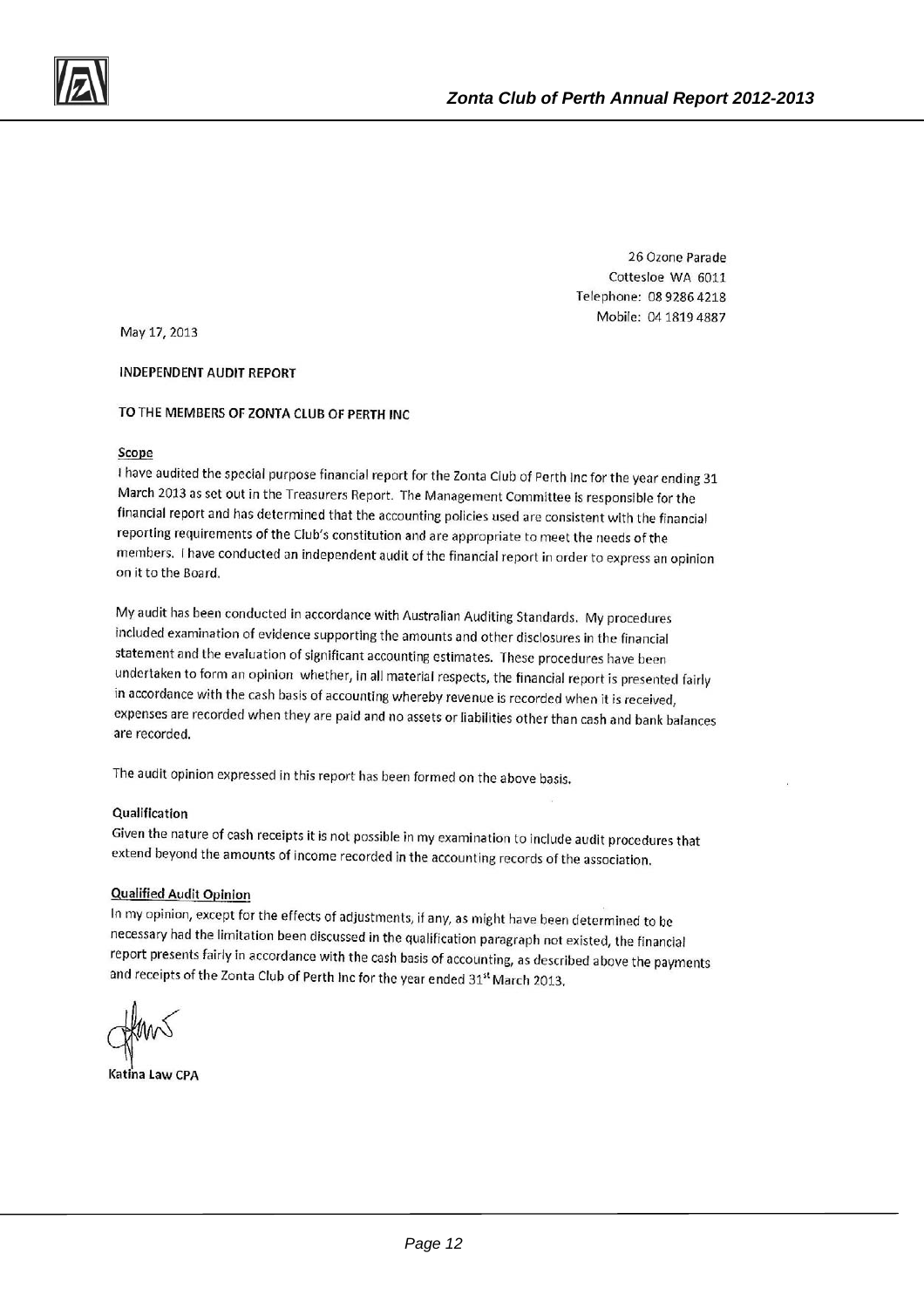

## **ADMINISTRATION - INCOME & EXPENDITURE - 1/4/12—31/3/13**

| <b>Administration</b>            |             |
|----------------------------------|-------------|
| Income                           |             |
| <b>Membership Fees</b>           | \$8,432.00  |
| 40 year Letter Openers           | \$637.50    |
| <b>Dinner Money</b>              | \$7,060.00  |
| <b>Christmas Dinner Payments</b> | \$2,040.00  |
| Grants                           | \$10,322.91 |
| <b>Total Income</b>              | \$28,492.41 |
| <b>Expense</b>                   |             |
| <b>Accounting Fees</b>           | \$100.00    |
| <b>Police Clearances</b>         | \$55.50     |
| <b>Bank Charges</b>              | \$5.00      |
| PO Box Rental                    | \$99.00     |
| Membership - Badges              | \$149.28    |
| Membership - Gifts for Speakers  | \$1,402.50  |
| Membership - Other Gifts/Cards   | \$538.96    |
| PR - Copying/Printing            | \$155.00    |
| PR - Web Hosting/Domain          | \$70.00     |
| International / District 23      | \$3,893.00  |
| Meals - Dinner Meetings          | \$7,150.00  |
| <b>Christmas Dinner</b>          | \$2,280.00  |
| <b>Founders Day Dinner Levy</b>  | \$259.20    |
| <b>President's Annuity</b>       | \$200.00    |
| Lotterywest Grant - 40 yrs E     | \$10,425.60 |
| <b>Total Expense</b>             | \$26,783.04 |
| <b>Net Profit (Loss)</b>         | \$1,709.37  |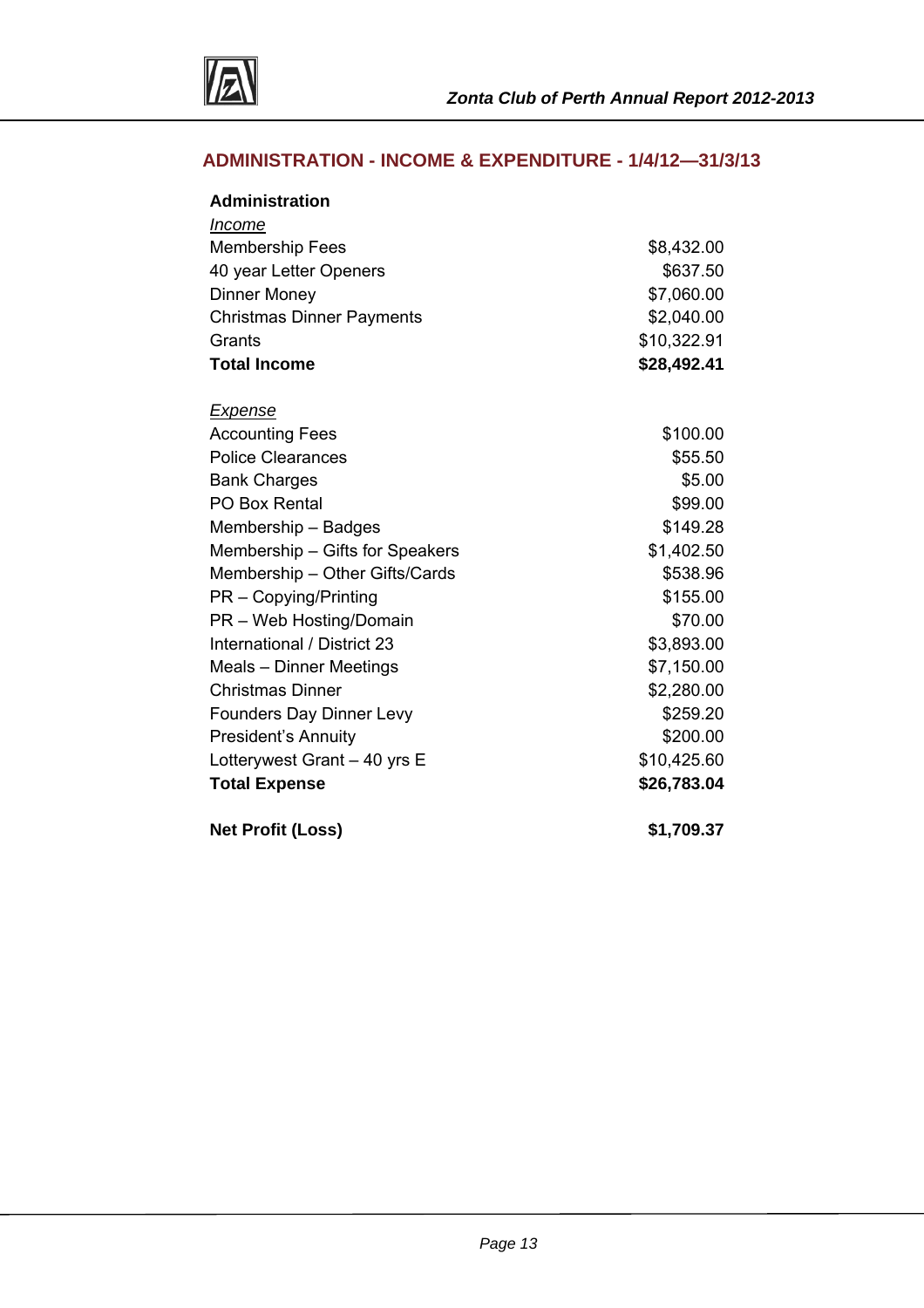

## **FUNDRAISING - INCOME & EXPENDITURE - 1/4/12—31/3/13**

| <b>Fundraising</b>                     |                |
|----------------------------------------|----------------|
| Income                                 |                |
| <b>Membership Fees</b>                 | \$240.00       |
| <b>Christmas Dinner Payments</b>       | \$360.00       |
| Donations                              | \$3,580.00     |
| Book Bring and Buy                     | \$161.00       |
| <b>Virtual Coffee Morning</b>          | \$50.00        |
| <b>Cultural Awareness Day</b>          | \$82.40        |
| Quiz Night                             | \$8,596.60     |
| Interest on Investments                | \$433.25       |
| <b>Total Income</b>                    | \$13,503.25    |
| <u>Expense</u>                         |                |
| Advertising                            | \$56.35        |
| Printing                               | \$227.00       |
| International / District 23            | \$2865.42      |
| Zonta House Refuge Assoc               | \$1,000.00     |
| New Projects / President's Pr          | \$1,000.00     |
| <b>Birthing Kits</b>                   | \$1,800.00     |
| <b>SOWS - Education Award TAFE</b>     | $-$750.00$     |
| <b>SOWS</b> – Education Award Tertiary | \$2,000.00     |
| SOWS-YWPA                              | \$500.00       |
| <b>Woman of Achievement</b>            | \$75.00        |
| <b>General Service</b>                 | \$82.40        |
| <b>Total Expense</b>                   | \$8,856.17     |
| <b>Net Profit (Loss)</b>               | \$4,647.08     |
| <b>Zonta Holidays</b>                  |                |
| Income                                 |                |
| Interest on Investments                | \$330.46       |
| <b>Total Income</b>                    | \$330.46       |
| Expense                                |                |
| Zonta Holidays                         | \$3,445.00     |
| <b>Total Expense</b>                   | \$3,445.00     |
| <b>Net Profit (Loss)</b>               | $-$ \$3,114.54 |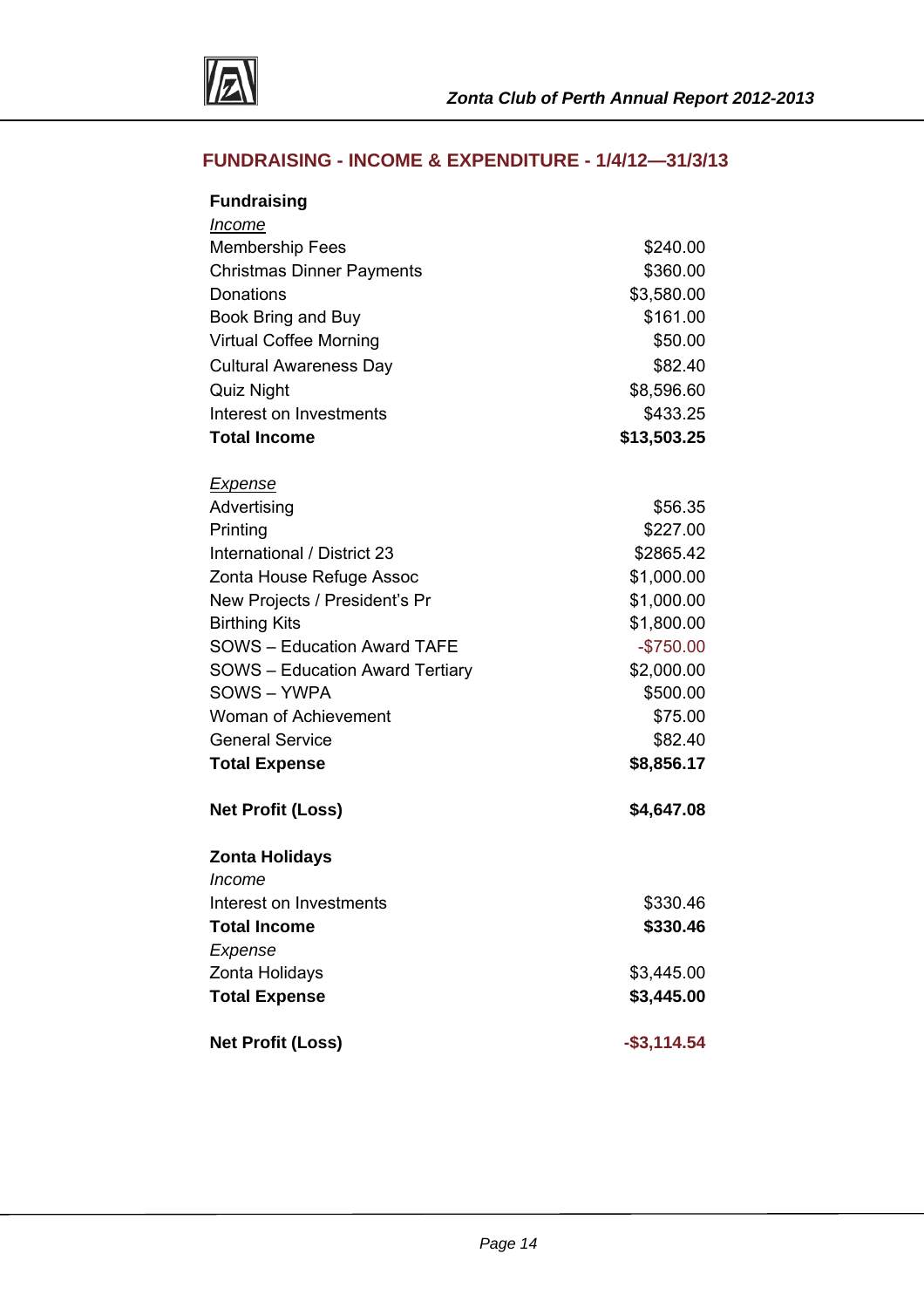

## **TOTAL FUNDS STATEMENT AS AT 31/3/13**

| <b>Audited</b><br><b>Actual to</b><br>31/03/12 | <b>FUND BALANCES</b>      | <b>Total Actual</b><br>to 31/03/2013 |
|------------------------------------------------|---------------------------|--------------------------------------|
|                                                | \$5,075.49 Administration | \$6,784.86                           |
|                                                | \$9,131.93 Puppet Project | \$9,131.93                           |
| \$1,208.66                                     | Ngarinyin                 | \$1,208.66                           |
|                                                | \$13,641.83 Fundraising   | \$18,288.91                          |
| \$10,940.97                                    | Zonta Holidays            | \$7,826.43                           |
| \$39,998.88                                    | <b>TOTAL</b>              | \$43,240.79                          |

#### **REPRESENTED BY:**

| \$39,998.88 TOTAL FUNDS AVAILABLE      | \$43,240.79 |
|----------------------------------------|-------------|
| \$0.00 Other Liabilities               | \$0.00      |
| -\$320.00 Trade Debtors                | \$0.00      |
| \$10,000.00 ESANDA Debenture/Hol Trust | \$10,000.00 |
| \$6,907.24 ANZ V2 Plus                 | \$7,122.96  |
| \$23,411.64 Westpac Chequing Account   | \$26,117.83 |

## **BALANCE SHEET AS AT 31/3/13**

| Assets                       |             |
|------------------------------|-------------|
| <b>Current Assets</b>        |             |
| Cash On Hand                 |             |
| Westpac                      | \$26,117.83 |
| Total Cash On Hand           | \$26,117.83 |
| Savings Funds                |             |
| <b>ANZ V2 Plus</b>           | \$7,122.96  |
| Esanda Debenture/Holiday     | \$10,000.00 |
| Trust                        |             |
| <b>Total Savings Funds</b>   | \$17,122.96 |
| <b>Total Current Assets</b>  | \$43,240.79 |
| <b>Total Assets</b>          | \$43,240.79 |
| Liabilities                  | 0.00        |
| <b>Net Assets</b>            | \$43,240.79 |
| <b>Equity</b>                |             |
| <b>Retained Earnings</b>     | \$39,998.88 |
| <b>Current Year Earnings</b> | \$3,241.91  |
| <b>Total Equity</b>          | \$43,240.79 |